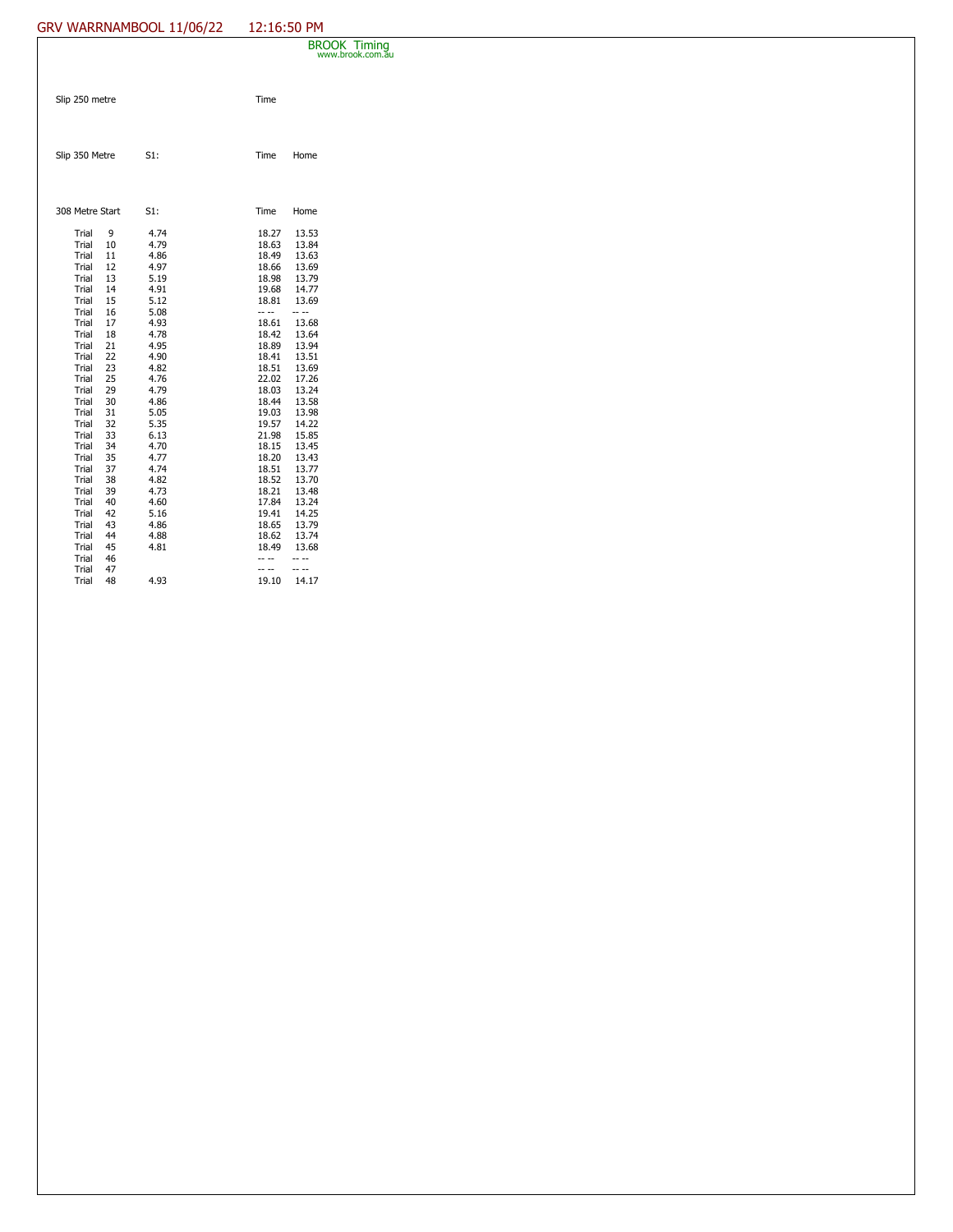|                                   |        |       |       |       |                  | <b>BROOK Timing</b> |  |
|-----------------------------------|--------|-------|-------|-------|------------------|---------------------|--|
|                                   |        |       |       |       | www.brook.com.au |                     |  |
|                                   |        |       |       |       | Page 2 11/06/22  |                     |  |
|                                   |        |       |       |       |                  |                     |  |
|                                   |        |       |       |       |                  |                     |  |
| Trial<br>54                       | 4.94   |       | 18.95 | 14.01 |                  |                     |  |
| Trial<br>56                       | 4.69   |       | 17.99 | 13.30 |                  |                     |  |
| Trial<br>58                       | 4.79   |       | 18.56 | 13.77 |                  |                     |  |
| Trial<br>59                       | 5.01   |       | 19.36 | 14.35 |                  |                     |  |
| Trial<br>60                       | 4.88   |       | 18.70 | 13.82 |                  |                     |  |
| Trial<br>61                       | 4.98   |       | 19.15 | 14.17 |                  |                     |  |
| Trial<br>62                       | 4.85   |       | 18.94 | 14.09 |                  |                     |  |
| Trial<br>63                       | 4.72   |       | 18.51 | 13.79 |                  |                     |  |
|                                   |        |       |       |       |                  |                     |  |
| Trial<br>64                       | 4.75   |       | 18.31 | 13.56 |                  |                     |  |
| Trial<br>65                       | 4.95   |       | 18.59 | 13.64 |                  |                     |  |
| Trial<br>66                       | 4.27   |       | 17.88 | 13.61 |                  |                     |  |
|                                   |        |       |       |       |                  |                     |  |
|                                   |        |       |       |       |                  |                     |  |
|                                   |        |       |       |       |                  |                     |  |
| 390 Metre Start                   | $S1$ : | S2:   | Time  |       |                  |                     |  |
|                                   |        |       |       |       |                  |                     |  |
| Trial<br>2                        | 8.88   |       | 23.20 | 14.32 |                  |                     |  |
| 3<br>Trial                        | 8.92   |       | 22.74 | 13.82 |                  |                     |  |
| Trial<br>$\overline{\mathcal{A}}$ | 8.94   |       | 23.32 | 14.38 |                  |                     |  |
| Trial                             |        |       | 23.11 |       |                  |                     |  |
| 5                                 | 9.05   |       |       | 14.06 |                  |                     |  |
| Trial<br>6                        | 8.90   |       | 22.96 | 14.06 |                  |                     |  |
| Trial<br>7                        | 8.88   |       | 22.71 | 13.83 |                  |                     |  |
| Trial<br>8                        | 8.82   |       | 22.80 | 13.98 |                  |                     |  |
| Trial<br>19                       | 8.98   |       | 22.81 | 13.83 |                  |                     |  |
| Trial<br>20                       | 9.10   |       | 23.24 | 14.14 |                  |                     |  |
| Trial<br>24                       | 9.61   |       | 24.25 | 14.64 |                  |                     |  |
| Trial<br>26                       | 8.81   |       | 22.48 | 13.67 |                  |                     |  |
| Trial<br>28                       | 9.07   |       | 23.11 | 14.04 |                  |                     |  |
| Trial<br>36                       | 8.84   |       | 22.43 | 13.59 |                  |                     |  |
| Trial<br>41                       | 9.07   |       | 22.94 | 13.87 |                  |                     |  |
| Trial<br>49                       | 8.91   |       | 23.23 | 14.32 |                  |                     |  |
| Trial                             |        |       |       |       |                  |                     |  |
| 50                                | 8.99   |       | 23.01 | 14.02 |                  |                     |  |
| Trial<br>51                       |        |       | -- -- | -- -- |                  |                     |  |
| Trial<br>52                       | 9.00   |       | 23.66 | 14.66 |                  |                     |  |
| 53<br>Trial                       | 9.03   |       | 23.12 | 14.09 |                  |                     |  |
| Trial<br>55                       | 8.93   |       | 22.46 | 13.53 |                  |                     |  |
| Trial<br>57                       | 8.75   |       | 22.49 | 13.74 |                  |                     |  |
|                                   |        |       |       |       |                  |                     |  |
|                                   |        |       |       |       |                  |                     |  |
|                                   |        |       |       |       |                  |                     |  |
| 450 Metre Start                   | S1:    | S2:   | Time  | Home  |                  |                     |  |
|                                   |        |       |       |       |                  |                     |  |
|                                   |        |       |       |       |                  |                     |  |
| 27<br>Trial                       | 6.82   | 12.10 | 26.66 | 14.56 |                  |                     |  |